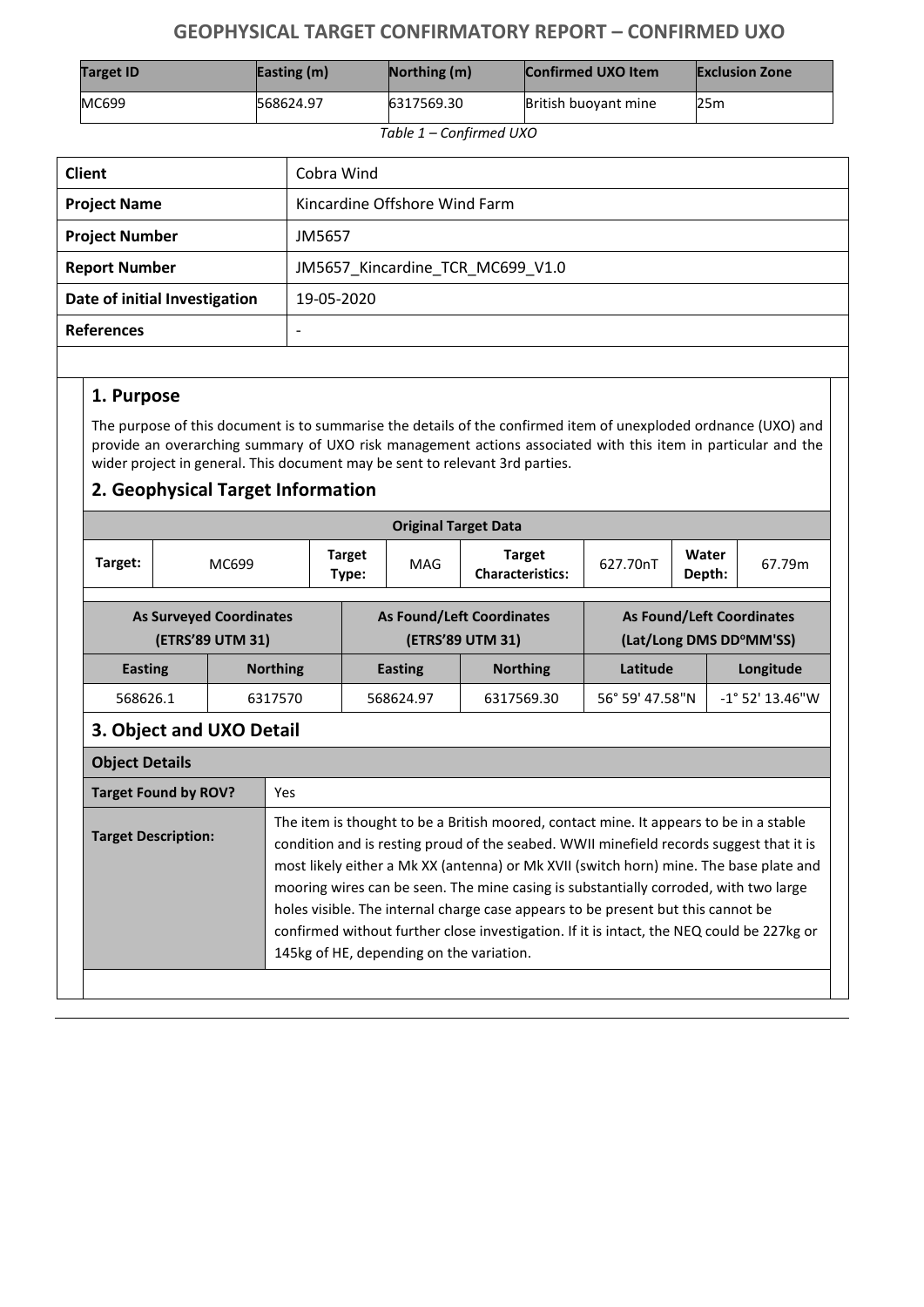| <b>Key Imagery</b>                                                           | Kincardine OVYF - pUXO ID<br>Colour Cam<br>WGS84 - UTM3DN<br>Mainline. MCB99_SURFACE_CIBJE<br>Current: 0.7 kts. Direction: 13<br>TSS Centre Coil value: 2.00 µV<br>.<br>"SS Centre Coil: 568628.01 mE, 6317575.31 mN<br>:VROV Focal Point: 568624.60 mE, 6317589.57 mN<br>//ROV Depth: 67.79 m, Alt. 0.84 m, Hdg. 191.89", Pitch: 3.26", Roll: -0.84" | <b>Voordhoek Pathfinder</b><br>Dive 25<br>XI X49<br>Date: 19/05/2020<br>Time: 03:56:18 UTC |  |  |  |
|------------------------------------------------------------------------------|-------------------------------------------------------------------------------------------------------------------------------------------------------------------------------------------------------------------------------------------------------------------------------------------------------------------------------------------------------|--------------------------------------------------------------------------------------------|--|--|--|
| Is the item confirmed<br>UXO?                                                | <b>Yes</b>                                                                                                                                                                                                                                                                                                                                            |                                                                                            |  |  |  |
|                                                                              | Shape including ends:                                                                                                                                                                                                                                                                                                                                 | Capsular                                                                                   |  |  |  |
| <b>Object Dimensions:</b>                                                    | Length:                                                                                                                                                                                                                                                                                                                                               | 1.40m                                                                                      |  |  |  |
|                                                                              | Diameter:                                                                                                                                                                                                                                                                                                                                             | 1.10m                                                                                      |  |  |  |
|                                                                              | Height:                                                                                                                                                                                                                                                                                                                                               | <b>NA</b>                                                                                  |  |  |  |
|                                                                              | Other features:                                                                                                                                                                                                                                                                                                                                       | Possible charge case visible                                                               |  |  |  |
|                                                                              | <b>Generic Ordnance Classification</b><br>(if applicable):                                                                                                                                                                                                                                                                                            | <b>British Moored Mine</b>                                                                 |  |  |  |
| <b>Sufficient Data received</b><br>from ROV Inspection<br><b>Contractor?</b> | Yes                                                                                                                                                                                                                                                                                                                                                   |                                                                                            |  |  |  |
| <b>Temporary Exclusion</b><br>Zone for Notice to<br><b>Mariners</b>          | In the interim period prior to disposal, all seafarers are advised to avoid the item's<br>location by a 200m radius. A larger safety distance may be implemented during positive<br>EOD operations. Should further advice be required for Notice to Mariners, please<br>contact Ordtek.                                                               |                                                                                            |  |  |  |
| <b>Temporary Marking</b>                                                     | Ordtek are not aware of a requirement to mark out the UXO item with a buoy.                                                                                                                                                                                                                                                                           |                                                                                            |  |  |  |
| <b>Recommendations</b>                                                       | Ordtek would consider it acceptable and in accordance with the ALARP principle to leave<br>the item in situ and avoid by 25m.                                                                                                                                                                                                                         |                                                                                            |  |  |  |